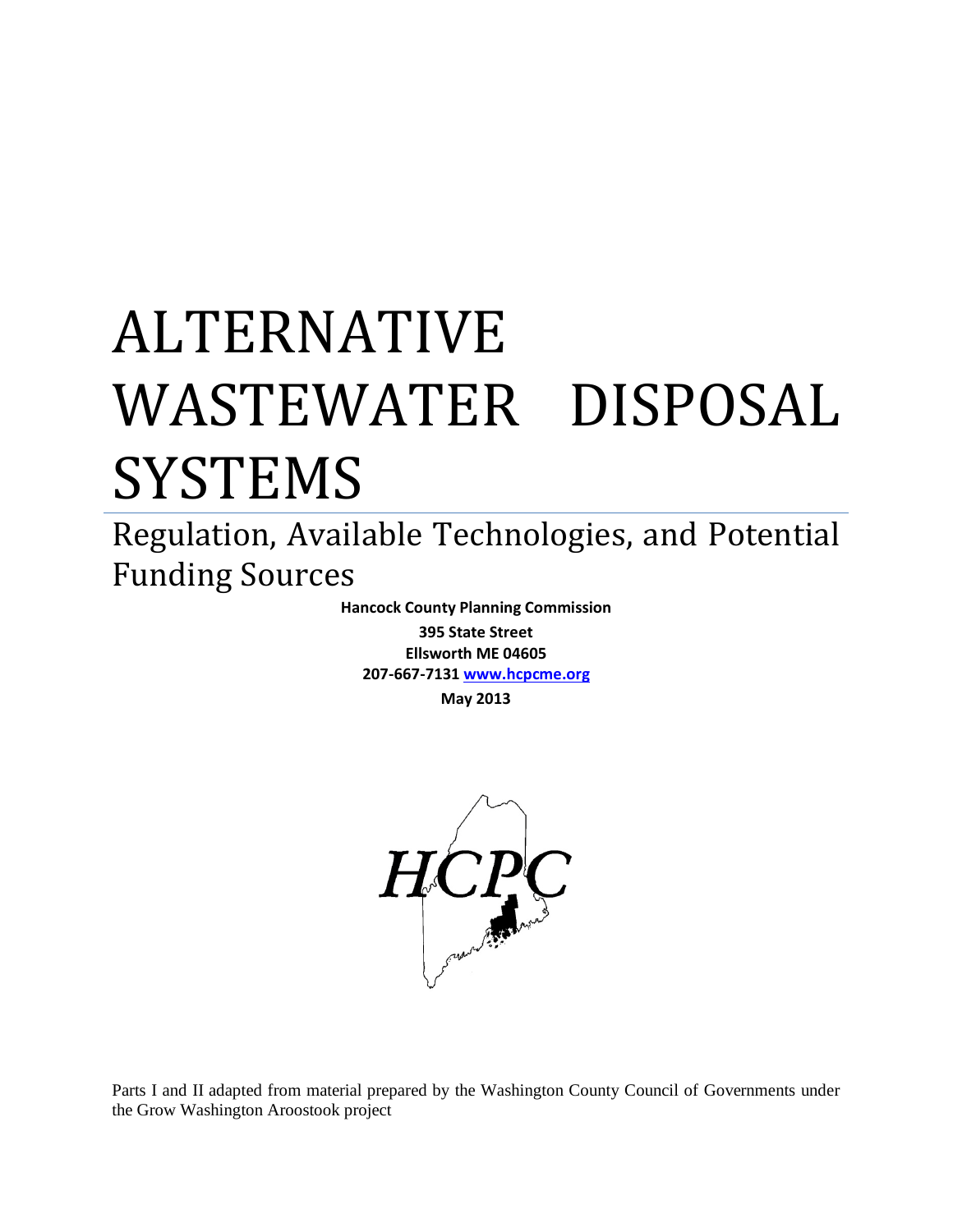# **INTRODUCTION**

Many Hancock County towns have large areas with poor soils. This makes it difficult to encourage compact development unless there is access a public sewer system. The sewer systems in Hancock County generally have limited capacity and serve a small portion of the county. Some homeowners in areas not served by public sewer are coping with failing septic systems and may need to replace them. This report presents some steps that towns can take. For more information contact the Hancock County Planning Commission [\(tmartin@hcpcme.org](mailto:tmartin@hcpcme.org) or 667-7131).

# **PART 1: ADJUSTING YOUR REGULATIONS**

The Maine model state subdivision ordinance does not have standards for a shared or community subsurface wastewater disposal system. The language presented below allows for this option. It is possible for multiple residences or commercial properties to share privately or publicly managed septic systems. *This is sample language and should not be adapted verbatim. Rather, it should be modified to reflect your current ordinance. Given the ongoing changes in legislation and court cases, any town contemplating using this material is urged to have the language reviewed by an attorney skilled in Maine land use law.* Be sure that any land use ordinance provisions are supported by your comprehensive plan. HCPC can help you draft amendments to your plans.

## 1. Sample Ordinance Language:

The entire section 11.6 of the Subdivision Model Ordinance is shown below with the proposed changes to allow communal wastewater collection systems.

#### **11.6 Sewage Disposal**

**NOTE:** *Towns without public sewer systems should not incorporate the language from subsection A below into their ordinances.*

#### **A. Public System.**

- 1. Any subdivision within the area designated in the comprehensive plan for future public sewage disposal service shall be connected to the public system.
- 2. When a subdivision is proposed to be served by the public sewage system, the complete collection system within the subdivision, including manholes and pump station, shall be installed at the expense of the applicant.
- 3. The sewer district shall certify that providing service to the proposed subdivision is within the capacity of the system's existing collection and treatment system or improvements planned to be complete prior to the construction of the subdivision.
- 4. The sewer district shall review and approve the construction drawings for the sewerage system. The size and location of laterals, collectors, manholes, and pump stations shall be reviewed and approved in writing by the servicing sewer district or department.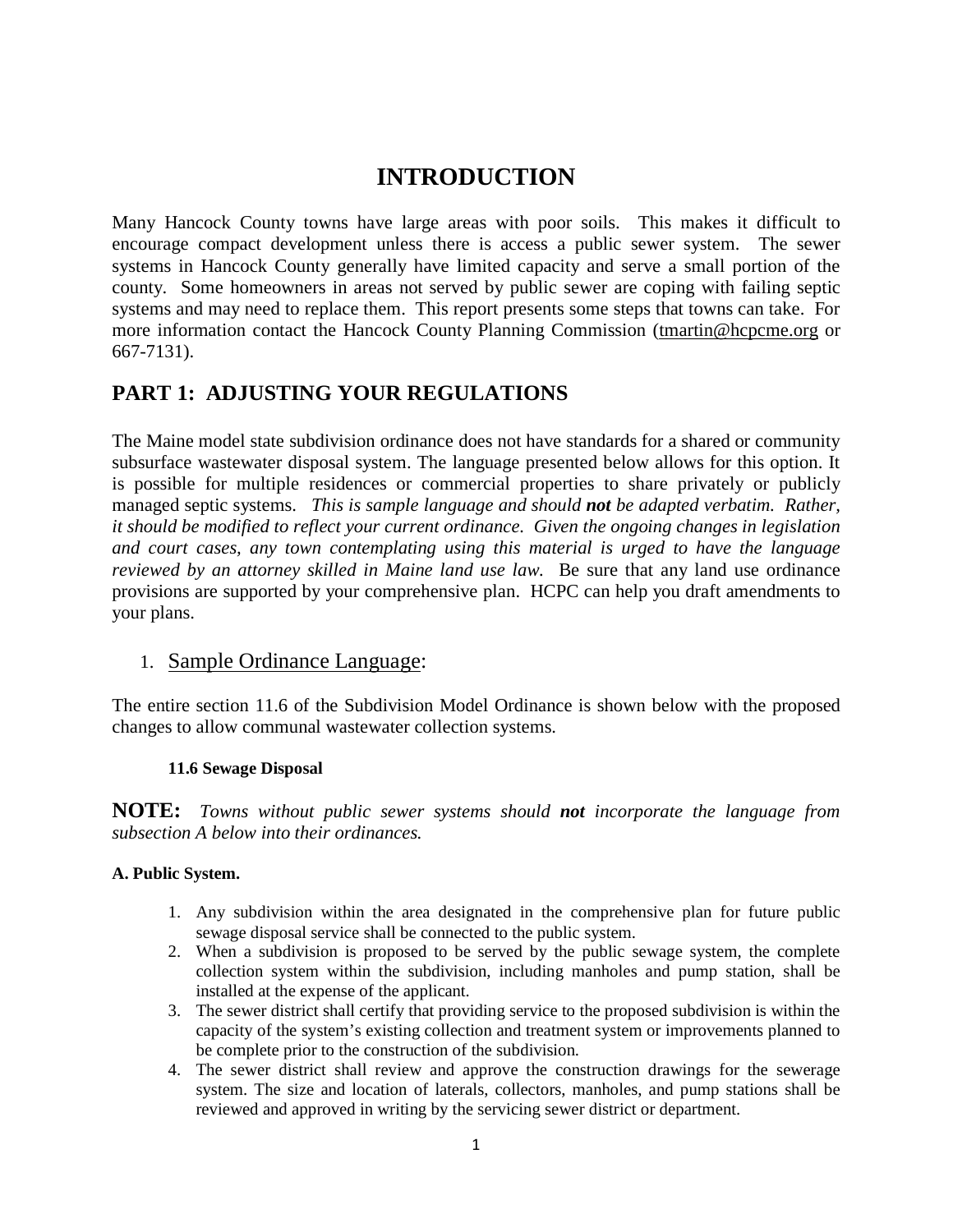#### **B. Private Systems.**

- 1. When a proposed subdivision is not within the area designated for public sewage disposal service in the comprehensive plan, connection to the public system shall not be permitted. Sewage disposal shall be private subsurface waste water disposal systems or a private treatment facility with surface discharge. *Alternative language: If there is no public sewage disposal system in town, sewage disposal shall be by a private subsurface wastewater disposal system or a private treatment facility with surface discharge.*
- 2. The applicant shall submit evidence of site suitability for subsurface sewage disposal prepared by a Maine Licensed Site Evaluator in full compliance with the requirements of the Maine Subsurface Wastewater Disposal Rules (chapter 12 of 10 CMR 241), henceforward referred to as the Rules.
	- a. The site evaluator shall certify in writing that all test pits which meet the requirements for a new system represent an area large enough for a disposal area on soils which meet the Rules.
	- b. On lots where the limiting factor has been identified as being within 24 inches of the surface, a second site with suitable soils shall be shown as a reserve area for future replacement of the disposal area. The reserve area shall be shown on the plan and restricted so as not to be built upon.
	- c. In no instance shall a disposal area be on a site which requires a New System Variance from the Rules.
- 3. When a privately owned multi-user subsurface disposal system (as defined in the Rules) is proposed, the applicant shall file proof of incorporation of an association of homeowners or other property owners that complies with the ownership and maintenance requirements for multi-user disposal systems, including:
	- a. The ownership of all parts of the system beyond the building sewer, as defined by the Rules;
	- b. The authority to charge a maintenance or service fee to assure sufficient capitalization to meet its responsibility to sustainably maintain the multi-user system;
	- c. The liability for operation, maintenance, repair, or replacement of all parts of the system beyond the individual building sewers, and for keeping the system free of any nuisance or threat to public health or contamination of the environment;
	- d. The right by easement, including access easements recorded against all properties associated with or necessary for the system to operate, to enter said properties for purposes of servicing, maintaining, repairing, or replacing any or all parts of the system, and for the purpose of enlarging or replacing the system should such enlargement or replacement be deemed necessary by the ownership organization, or if the local plumbing inspector orders such action for the purpose of abating a public nuisance; and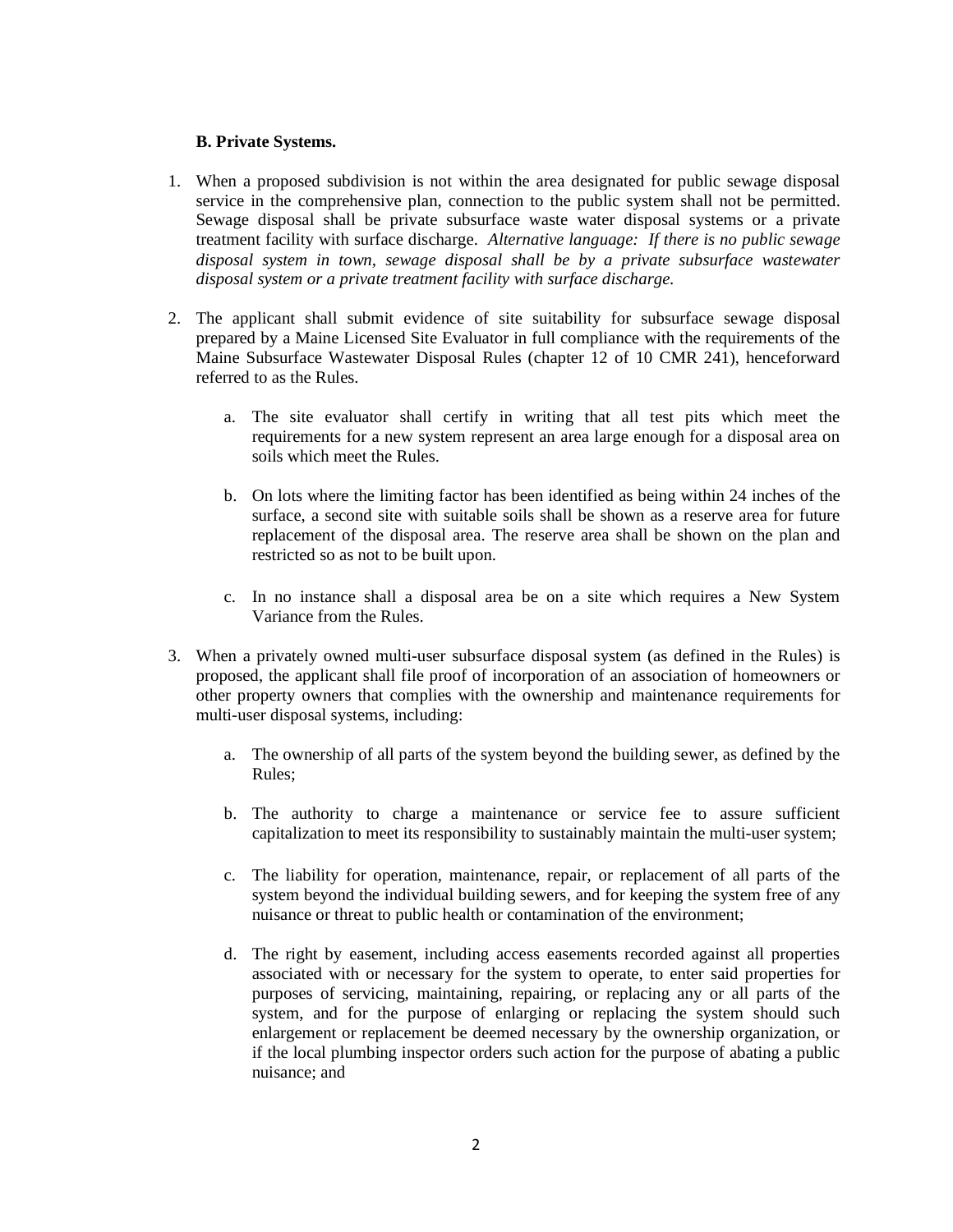e. All other requirements of the Rules governing multi-user disposal systems.

## 2. The Application Review Process:

Hancock County planning boards may not be familiar with the highly technical homeowners association (or other organization) bylaws required to ensure that these systems operate per state standards. As part of the development review process, the town may want to hire a licensed site designer or engineer to review the design specifications and the operations and maintenance manual proposed for the disposal system. The cost of this professional review can be charged to the applicant as part the development review costs. See Section 6.1.B of the Model Subdivision standards:

> All applications for preliminary plan shall be accompanied by a nonrefundable application fee of \$300, plus \$50 per lot or dwelling unit, … In addition, the applicant shall pay an escrow fee of \$250 per lot or dwelling unit, to be deposited in a special escrow account designated for that subdivision application, to be used by the Board for hiring independent consulting services to review engineering and other technical submissions.

# **PART II: TYPES OF ALTERNATIVE SYSTEMS**

Alternative systems are described briefly below. For more information, see: [http://www.gro](http://www.gro-wa.org/technologies-and-performance.htm)[wa.org/technologies-and-performance.htm](http://www.gro-wa.org/technologies-and-performance.htm) from which this report is excerpted.

## 1. Clustered Systems

Clustered systems (also known as community or shared systems) serve more than one property. They may require an individual septic tank and pumping equipment onsite, but the effluent is generally piped offsite for combined treatment and disposal. Those with design flows of less than 2,000 gallons per day (gpd) can be installed using the same design criteria as a system for a single-family residence. The advantages of clustered systems include cost, flexibility in land use, centralized maintenance, and increased environmental protection.

## 2. Small multi-user disposal systems

Small multi-user disposal systems with design flows of less than 2,000 gpd may be designed by site evaluators using the criteria outlined in the [Maine wastewater rules,](http://www.gro-wa.org/assets/files/water-infrastructure/SubSurfWWDocs/New%20subsurface%20wastewater%20code.pdf) if the soil conditions and topography allow for placement of a suitably-sized common disposal field on one of the lots. If three or more sites share a common disposal field, all system components on all lots must be owned and managed by a single, independent, legally established entity, such as a homeowners' association, sanitary district, or town government. This rule is intended to ensure appropriate long-term maintenance and monitoring for the system, so that one property owner's failure to perform routine septic tank pumping (for example) will not jeopardize the entire shared system.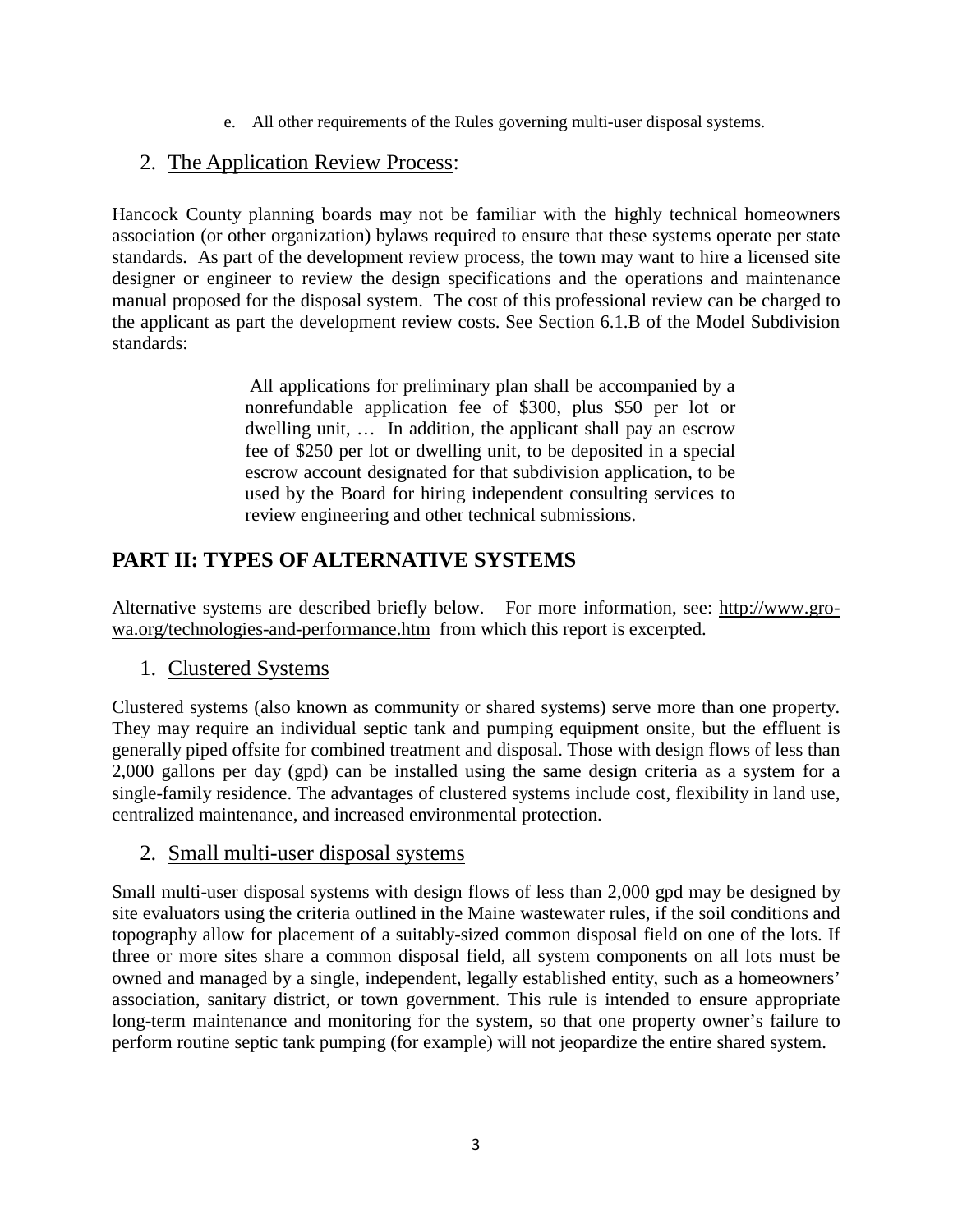### 3. Large clustered systems

Large clustered systems with design flows exceeding 2,000 gpd must be designed by a Mainelicensed Professional Engineer. Engineered systems are also required (regardless of flow rate) if the wastewater effluent will contain Biological Oxygen Demand (BOD) and Total Suspended Solids (TSS) in combined amounts greater than 2,000 milligrams per liter, since these waste components typically require pre-treatment and a more robust disposal field design than would normally be indicated by the onsite soils and topographic conditions. Engineered systems may also require higher levels of treatment, additional soils evaluations, site setbacks, hydrogeological analyses, the formal identification of responsible management and ownership entities, and defined operation and maintenance duties including any reporting and monitoring requirements.

## 4. Variances

Variances are often granted for new systems on smaller lots, particularly if the soils and site conditions are favorable (or if pre-treatment systems are used to reduce the size of the required disposal field). State law specifically precludes the use of lots smaller than 20,000 square-feet for clustered systems with design flows in excess of 2,000 gpd, and for individual septic systems of any design flow that are intended to treat wastewater with a high organic content.

A 20,000-square-foot lot will generally accommodate both an onsite water supply and a septic system. Some lots may require more land, depending on site conditions such as slope, bedrock outcrops, availability of suitable soils, and the type of water supply and septic system used. A drilled well has the smallest minimum setback distance if an onsite water supply is needed. Connection to a public water supply reduces the lot size requirement.

The smallest land area allowed for an individual onsite septic system would be for a traditional septic tank and disposal field on sandy, well-drained soils (approximately 600 square feet) plus all required minimum offsets. As soil permeability decreases, the disposal field size increases, plus fill extension areas in some cases, with sufficient additional land surrounding the field to accommodate minimum offsets. Pre-treatment systems can reduce the size of a disposal field in low-permeability soils by up to 50 percent, and may eliminate the need for fill extensions.

#### 5. Clustered offsite septic systems

Clustered offsite septic systems can reduce lot size requirements, in many cases to just slightly larger than a lot connected to a municipal sewer system. Land use planning for an offsite clustered system should incorporate easy access to all lots for construction and maintenance of individual tanks and lines, adequate space to install septic tanks (and pre-treatment systems, if used) on each individual lot with all required minimum offsets, and sufficient acreage in suitable site conditions to place both a primary disposal field and a reserve area.

To estimate the amount of land required to construct these systems under different soil conditions, consider the hypothetical case of two clustered systems, one with a design wastewater flow of 4,000 gpd (up to 14 single-family residences) and the other with a design flow of 10,000 gpd (up to 37 residences). The smaller system will require 0.6 to 1 acre for the common disposal field, while the larger system will occupy 1.2 to 2 acres.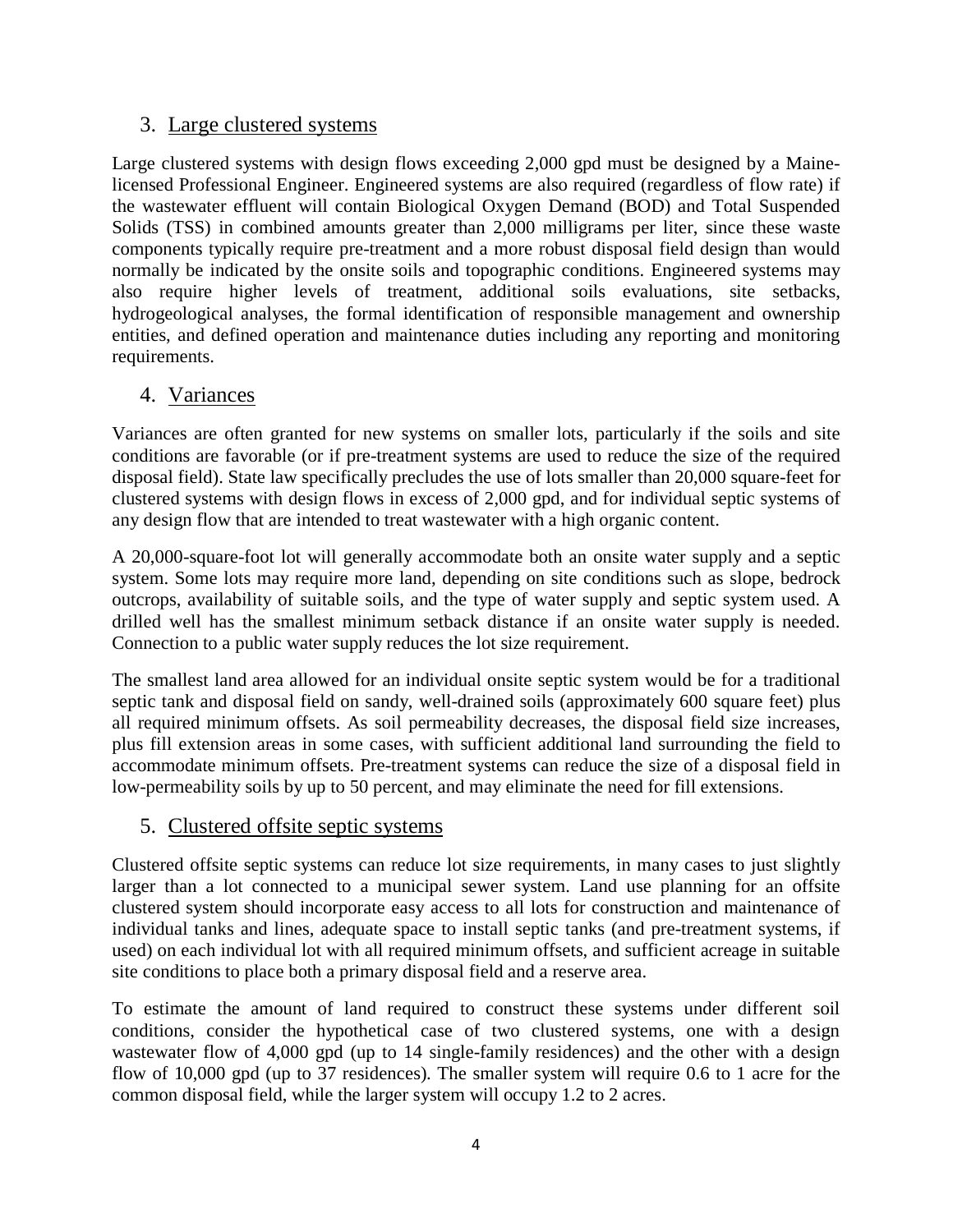# **PART III: FUNDING SOURCES FOR NEW OR REPLACEMENT SYSTEMS**

The role of various agencies in funding new or replacement systems is described here. Participating households must meet income guidelines to qualify for assistance.

## 1. Washington Hancock Community Agency

Telephone: (207-546-7544) Website:<http://www.whcacap.org/house-and-home/index.php>

Washington Hancock Community Agency provides 1% mortgages or 0% deferred/forgivable mortgages (i.e. 0% interest rate with no monthly payment) to low-income homeowners for necessary home repairs. Wells and septic system repairs or replacements are eligible activities.

# 2. Maine State Housing Authority

Telephone: 1-800-452-4668 Website: [http://www.mainehousing.org](http://www.mainehousing.org/) 

The Maine State Housing Authority oversees the Affordable Housing Tax Increment Financing (AHTIF) Program, which offers a flexible financing tool to assist affordable housing projects and support related infrastructure and facilities. AHTIF enables communities to dedicate the tax revenues from new affordable housing development to help make the housing affordable or to pay for related costs. Communities using AHTIF avoid the decreases in state revenue sharing and increases in county taxes that otherwise would occur with increased property values.

Eligible uses of incremental tax revenues include:

- Housing development or operating costs *within the AHTIF district*, such as capital investments, financing costs, project operating costs, professional service fees, administrative and start-up expenses, and the costs of recreational and child care facilities.
- Investments *outside the AHTIF district* that are necessary because of activities within the district, such as: infrastructure or public safety improvements, and mitigation of adverse impacts on the community (including costs to local schools).
- Establishing permanent housing development revolving loan or investment.

Key requirements include:

- At least 25% of the district area must be suitable for residential use, and development within the district must be primarily residential.
- The development must address an identified community housing need and comply with Maine law regarding growth-related capital investments.
- At least 33% of the housing units must be for households earning no more than [120%](http://www.mainehousing.org/Charts/DATAMedianIncome120)  [of area median income.](http://www.mainehousing.org/Charts/DATAMedianIncome120)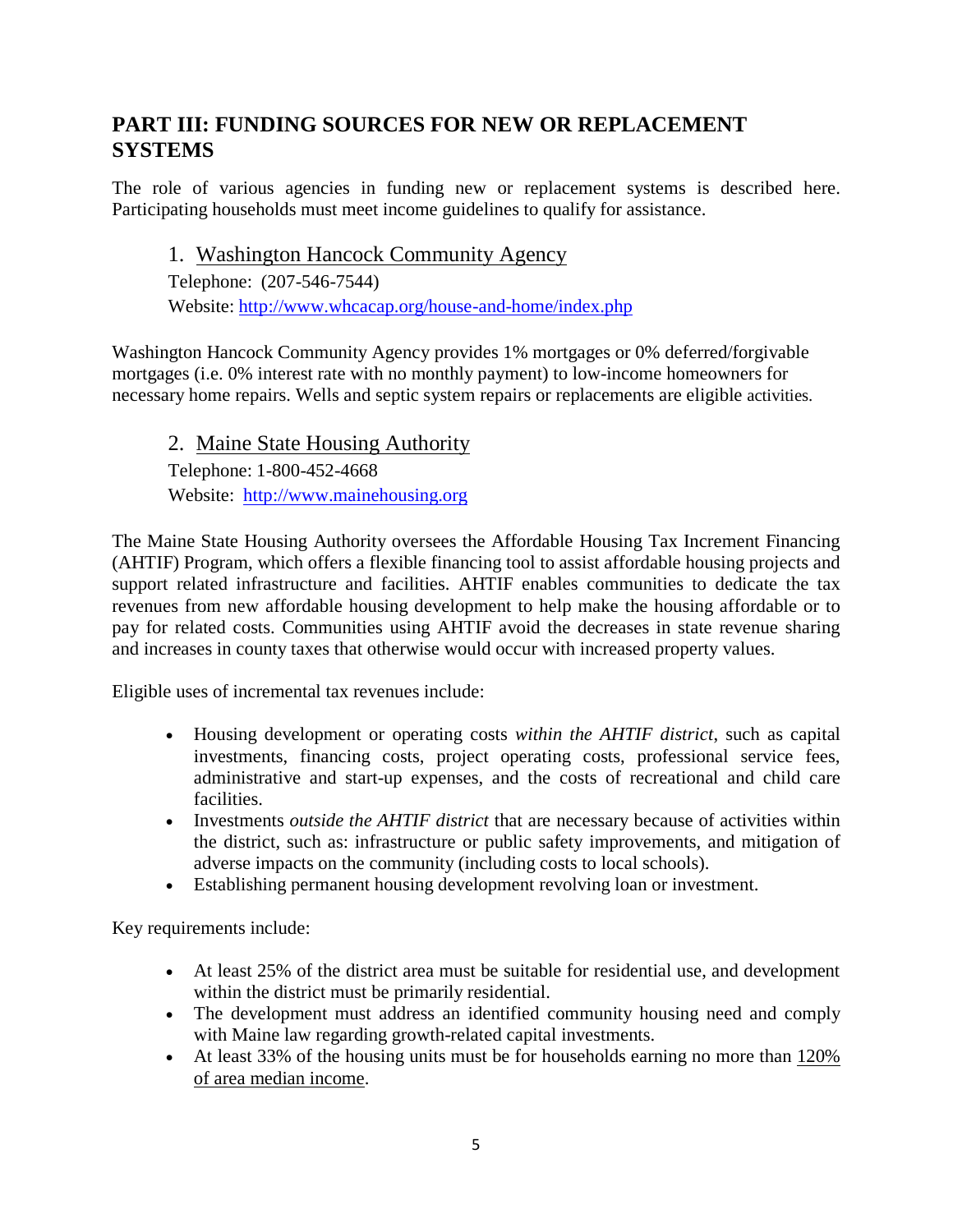• The affordability of rental units must be maintained for at least 30 years; the affordability of homeownership units must be maintained for at least 10 years.

# 3. USDA RURAL DEVELOPMENT

Telephone: 207-990-3676 Website: [http://www.rurdev.usda.gov/me/RHP\\_CF.htm](http://www.rurdev.usda.gov/me/RHP_CF.htm) 

Rural Development is a division of the United States Department of Agriculture. Its singlefamily housing programs include:

- a. **[Section 502 Guaranteed Loans](http://www.rurdev.usda.gov/me/SFH/Fact%20Sheets/502%20guaranteed%20factsheet%201-2009.pdf)** Loans are made by mortgage lenders and guaranteed by USDA Rural Development to low and moderate income applicants to buy or build homes (30 year fixed interest rate) in rural areas of Maine.
- b. **[Section 502 Direct Loan Program](http://www.rurdev.usda.gov/me/SFH/Fact%20Sheets/502%20Direct%2001-2009.pdf) -** Low interest loans are made directly by Rural Development to applicants whose incomes are less than 80 percent of the median income for the area. This program is focused toward purchasing modest housing, constructing new homes, or repairing pre-owned dwellings, located in rural areas of Maine.
- c. **[Section 504 Direct Loan Program](http://www.rurdev.usda.gov/me/SFH/Fact%20Sheets/504%20loan%2001-2009.pdf)** Loans are made at 1 percent interest rate to repair, improve, or modernize modest single family homes in rural areas, making homes safer or more sanitary, or to remove health and safety hazards. Applicants' incomes must be less than 50 percent of the median income for the area.
- d. **[Section 504 Grant Program](http://www.rurdev.usda.gov/me/SFH/Fact%20Sheets/504%20grant%2001-2009.pdf)** For homeowners 62 years old or older who cannot repay a loan, grant funds are available to remove health or safety hazards, or remodel dwellings to make them accessible to household members with disabilities.
- e. **[Mutual Self-Help Housing Program](http://www.rurdev.usda.gov/me/SFH/selfhelp.htm)** Low interest loans are made directly by Rural Development to applicants whose incomes are less than 80 percent median income for the area. This program is focused toward constructing modest new homes, through a group effort, in rural areas of Maine.

# 4. Maine Office Of Community Development

Telephone: 207-624-7484 Website: [http://www.meocd.org](http://www.meocd.org/)

The primary focus of the Office of Community Development is the administration of the HUD funded Community Development Block Grant (CDBG) Program. Hancock County Planning Commission serves as the designated technical assistance provider for CDBG programs in the HCPC service area. Housing Programs include: